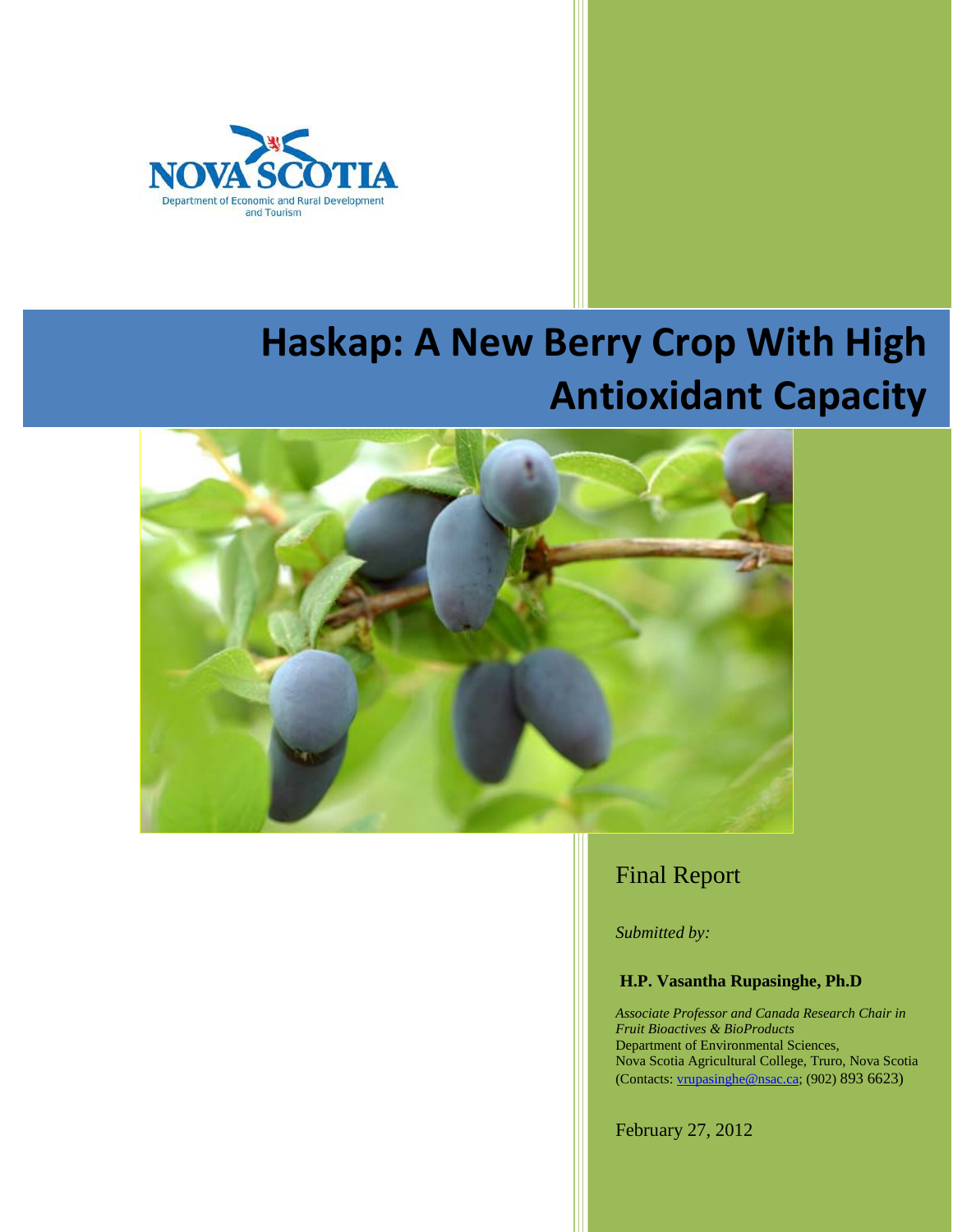# **Summary**

This study evaluated the antioxidant capacity and total phenolic content as well as total flavonoid content of three haskap cultivars, 'Borealis', 'Indigo Gem 915' and 'Tundra' grown in Saskatchewan with comparison to six other commercial fruits using ferric reducing antioxidant power (FRAP) assay, oxygen radical absorbance capacity (ORAC) assay, the 1,1-diphenyl-2-picrylhydrazyl (DPPH) free radical scavenging assay, the aluminum chloride colorimetric method and the Folin-Ciocalteu (FC) method, respectively. The results indicated that haskap berries, especially cv. 'Borealis' possessed the highest antioxidant capacities and total phenolic contents, specifically total flavonoid among the tested fruits and could be used as a promising fruit source of natural dietary antioxidants. The nutritional values of the fruits were also assessed using proximate analysis. Strawberry possessed the highest amount of most minerals and nutrients whereas the nutritional values for the three haskap cultivars were among the average. Further investigations can be recommended for understanding the specific heath promoting properties of haskap grown in Canada and potential for developing unique functional foods, value-added food ingredients and natural health products.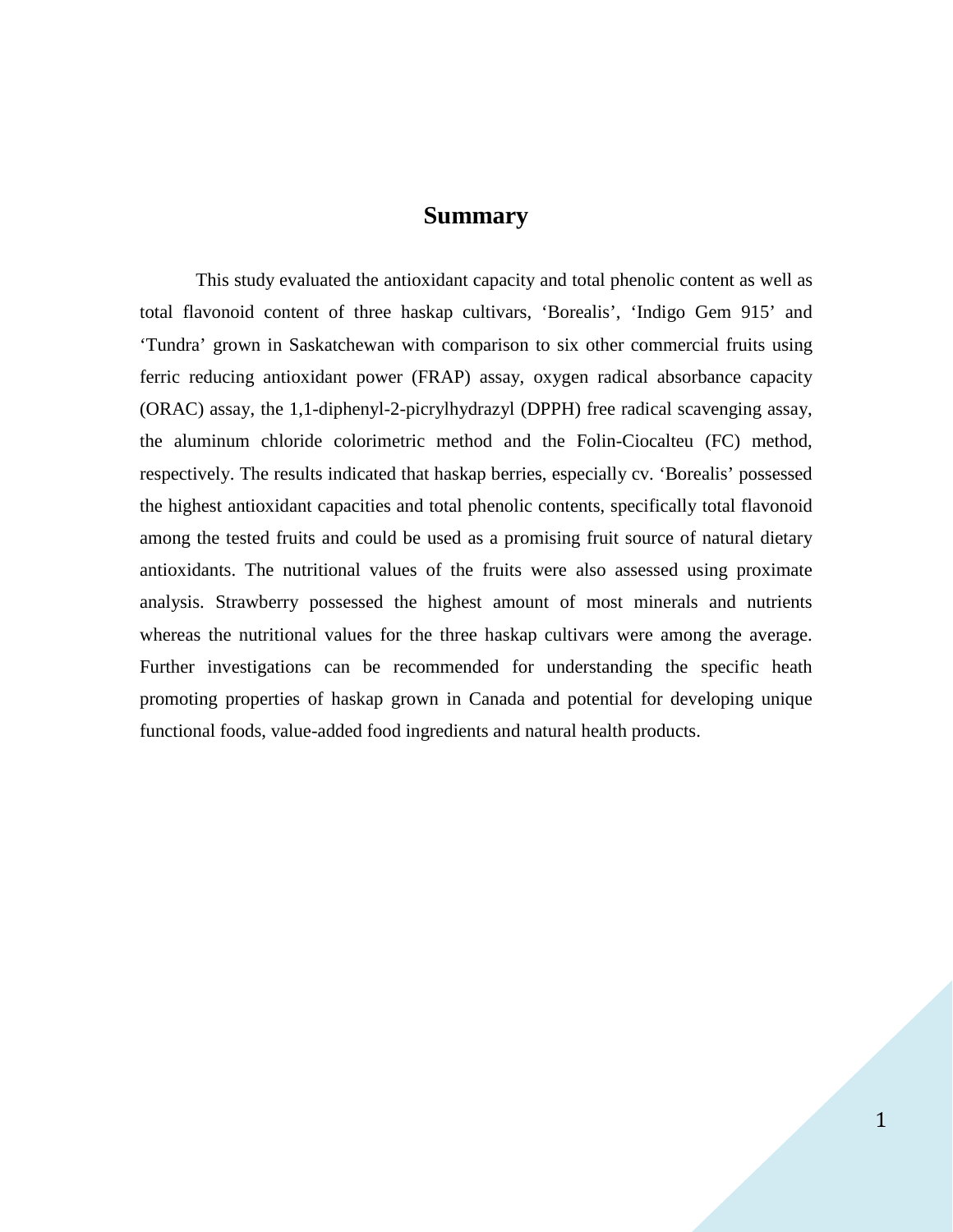#### **BACKGROUND**

Haskap (*Lonicera caerulea)*, also called 'blue honeysuckle', 'honeyberry' and 'sweet berry honeysuckles', is a relatively new berry crop to Canada and possess potential to promote as a fruit with unique flavor, aroma and nutritional characteristics (Skupien et al., 2009; Lewis 2011). The edible berries of Genera *Lonicera* have been used widely in folk medicine in northern Russia, China and Japan since ancient times (Jurikova et al., 2012). In recent years, phenolic compounds present in fruit crops specially berries gained much attention due to the accumulating scientific evidence for their potential health benefits. Physiologically active phytochemicals in berries such as flavonoids and phenolic acids have been shown to contribute to the prevention of various chronic diseases such as cancer, cardiovascular and neurodegenerative diseases (Rupasinghe, 2008). The major classes of phenolics present in haskap are flavonols (quercetin glycosides), flavn-3-ols (catechin and proanthocyanindins), anthocyanins (cyanidin glucoside) and phenolic acids (salycil acid, coumaric acid, gentistic acid) (Skupien et al., 2009; Jurikova et al., 2012). Most of the chronic diseases are considered to be initiated by oxidative stress and antioxidant and other physiological properties of dietary phenolic compounds have been demonstarted to play a vital role in reducing the risk of chronic diseases (Karacabey and Mazza, 2010).

In Canada, there are three major haskap varieties selected based on growing performance include 'Borealis', 'Indigo Gem 915' and 'Tundra'. However, to our knowledge, it has not been reported the total antioxidant capacities of haskap grown in Canada with comparison to other major berry crops. Therefore, the objective of this study was to compare the antioxidant capacity, total phenolic content, total flavonoid content and general basic value of haskap berries with selected six other berry crops.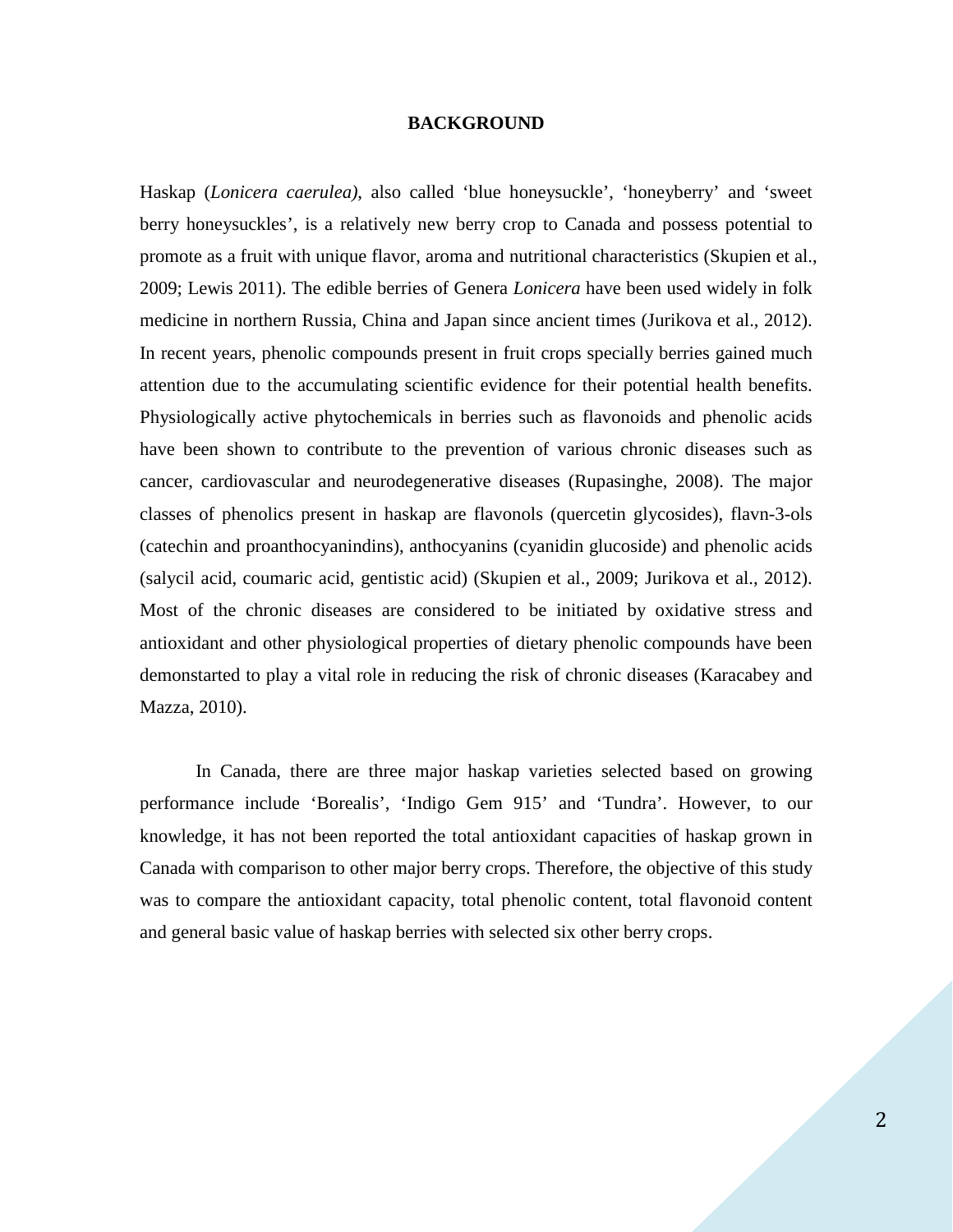#### **RESULTS AND DISCUSSION**

#### **Antioxidant capacity**

It has been suggested that at least two different in vitro assays be employed when assessing the effectiveness of antioxidants (Schlesier et al. 2002). Therefore, The FRAP, ORAC and DPPH assays, the three most commonly used in vitro assays for analysing the total antioxidant capacity of phenolics-rich fruit extracts, were used in this study.

The FRAP values were vary from 7.57 to 46.9  $\mu$  mol TE/g fresh weight (FW) with the mean value of 21.54  $\mu$ mol TE/g (FW) for the nine fruits (Table 1). It is interesting to observe that among the nine fruits compared, only the three Haskap cultivars, 'Borealis', 'Indigo Gem 915' and 'Tundra', had FRAP values above the average, with Haskap 'Borealis' and 'Indigo Gem 915' being equally the highest. More specifically, the FRAP value of these two fruits were about six times greater than red table grape, raspberry and strawberry, three times greater than partridgeberry, blueberry and blackberry.

The ORAC values for the nine fruits were ranged from 61.7 to 262.4  $\mu$ mol TE/g FW with the mean value of 151.9  $\mu$ mol TE/g FW (Table 1). It is also interesting to see that the three Haskap cultivars, 'Borealis', 'Indigo Gem 915' and 'Tundra' as well as partridgeberry, had ORAC values above the average, with Haskap 'Tuntra' being the highest. More specifically, the ORAC value of Haskap 'Tuntra' was about two times greater than partridgeberry, blueberry, blackberry and red table grape, and four times greater than strawberry and raspberry.

The  $IC_{50}$  values from DPPH<sup>•</sup> assay for the nine fruits were varied from 3.23 to 37.7 mg FW /mL with the mean value of 13.4 mg FW /mL (Table 1). The three haskap berries together with partridgeberry, blackberry and strawberry had equally lower  $IC_{50}$ values, whereas red table grape, blueberry and raspberry had equally higher  $IC_{50}$  values. Lower  $IC_{50}$  value means higher antioxidant capacity. Therefore, the three haskap fruits possessed higher antioxidant capacity among others.

#### **Total phenolic content**

The total phenolic contents of nine fruits were analysed using the Folin–Ciocalteu method (Table 1). The total phenolic contents varied from 166.7 to 622.5 mg GAE/100 g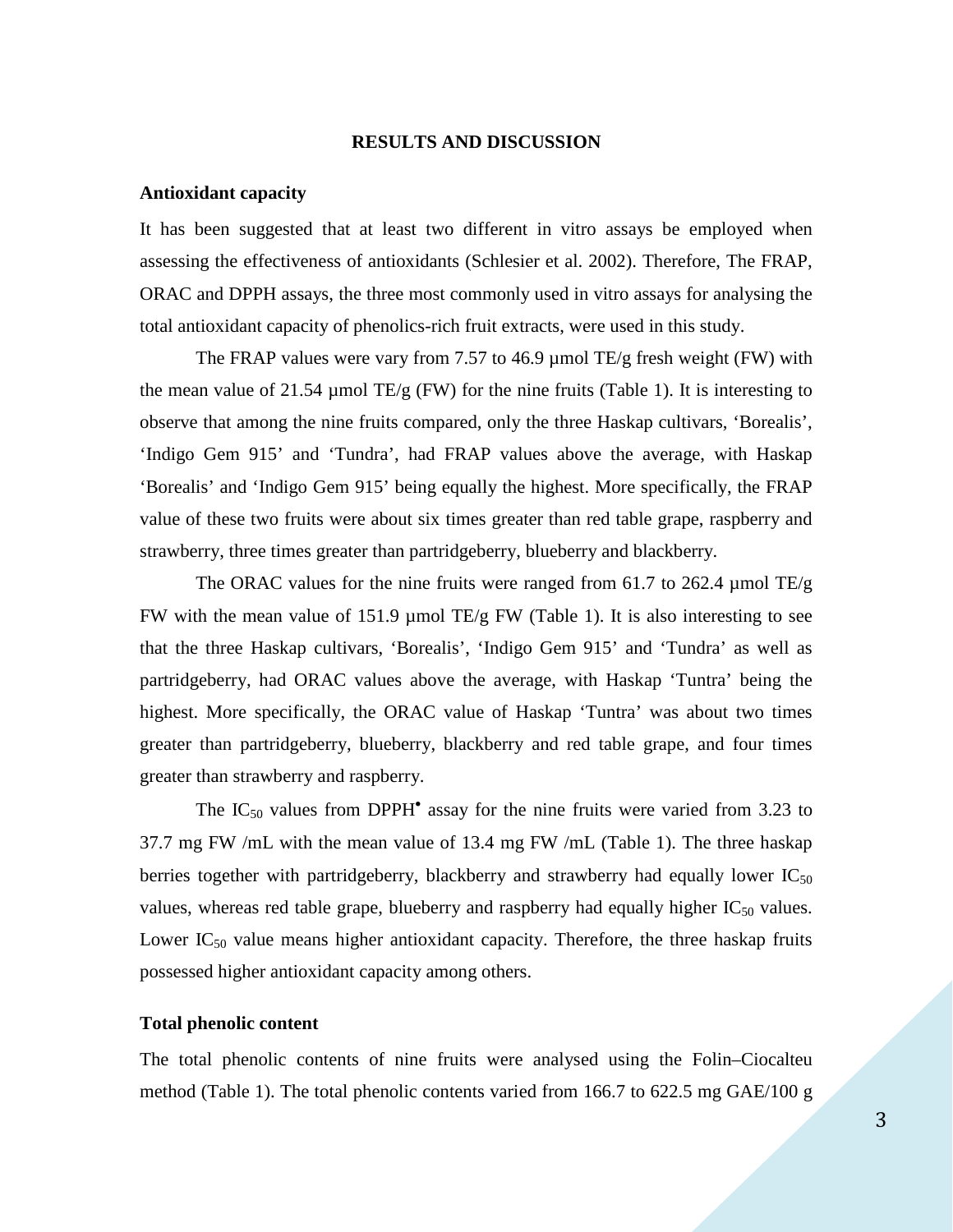FW with the mean value of 340.3 mg GAE/100 g FW for nine fruits. It is interesting to notice that Haskap 'Borealis' had the highest total phenolic content. However, haskap 'Indigo Gem 915', haskap 'Tundra' and blackberry had equally second largest amount of total phenolic content (428.1 to 500.8 mg GAE/100 g FW,  $p > 0.05$ ), followed by partridgeberry. The equally lowest total phenolic content belonged to blueberry, strawberry, raspberry and red table grape (166.7 to 265.2 mg GAE/100 g FW,  $p > 0.05$ ).

The reported values of total phenolic compound for Haskap fruits (blue honeysuckles) were from 575 to 903 mg GAE/100 g FW (Rop et al. 2011), which were quite similar to our results (428.1 to 622.5 mg GAE/100g FW). For strawberry and blackberry, the reported values of total phenolic compound were 238 mg GAE/100g FW (Vasco et al. 2008) and 355.3 mg GAE/100g FW (Marinova et al. 2005), which were also similar to present data. However, for blueberry, the reported value (670.9 mg GAE/100g FW) was four times of our value (Marinova et al. 2005),

## **Total flavonoid content**

The total flavonoid contents of nine fruits were analysed using the aluminum chloride colorimetric method (Table 1). The total flavonoid contents varied from 54.7 to 699.3 mg QE/100 g FW with the mean value of 359.6 mg QE/100 g FW for nine fruits. Similar as with the total phenolic content measured by the Folin–Ciocalteu method, Haskap 'Borealis' had the highest total flavonoid content. Haskap 'Indigo Gem 915' and haskap 'Tundra' had equally second largest amount of total flavonoid content (594.4 to 638.6 mg QE/100 g FW,  $p > 0.05$ ), followed by Partridgeberry and blueberry (476.6 and 343.0 mg QE/100 g FW). And the equally lowest total flavonoid content belonged to strawberry and raspberry (54.7 and 63.5 mg QE/100 g FW,  $p > 0.05$ ).

The reported values of total flavonoid for haskap fruit were from 301 to 401 mg QE/100 g FW (Rop et al. 2011), which were half the values of our results (594.4 to 699.3 mg QE/100 g FW). For strawberry, the reported value was 69.7 mg QE/100g FW (Marinova et al. 2005), which was similar to our data. However, for blueberry and blackberry, the reported values were 190.3 mg and 55.5 QE/100 g FW (Marinova et al. 2005), which were half or one third of our results  $(343.0 \text{ and } 171.3 \text{ QE}/100 \text{ g FW})$ .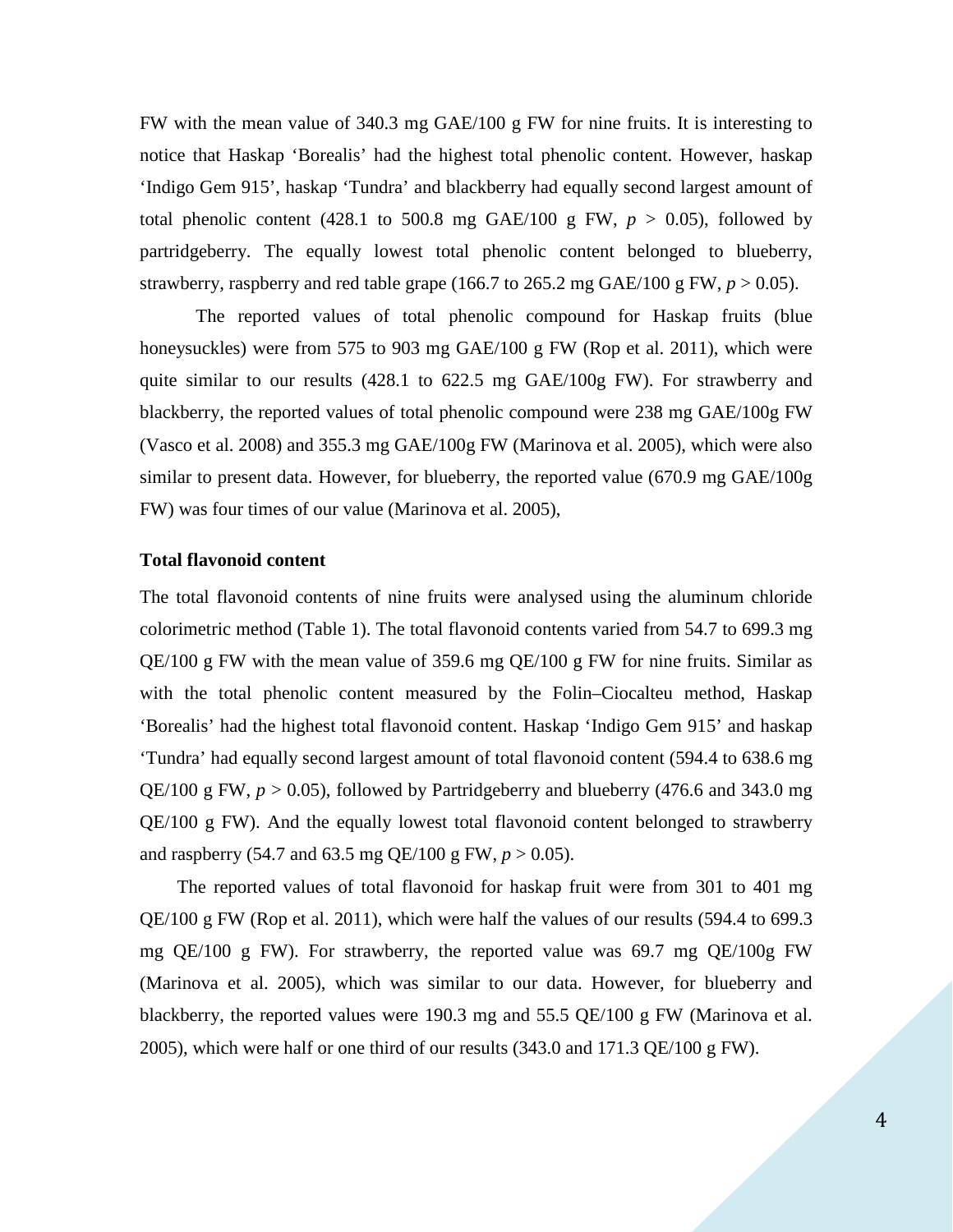# **Correlation between antioxidant capacities, total flavonoid and total phenolic content**

A highly positive correlation between the FRAP value and total phenolic content indicated that phenolic compounds could be one of the main components responsible for reducing ability of these fruits (Table 3). And a highly positive correlation between the total phenolic content and total flavonoid content indicated that total flavonoid could be the major polyphenols responsible for antioxidant ability of these fruits. Similarly, a highly positive correlation between the ORAC value, total phenolic content and total flavonoid suggested that phenolic compounds, specifically total flavonoid, could also be main components responsible for reducing peroxyl radical-induced oxidation of these fruits. A significant correlation between FRAP and ORAC assays is observed (Table 3). However, the correlation between FRAP and DPPH assays or ORAC and DPPH assays is very weak.

Three haskap cultivars, namely Haskap 'Borealis', 'Indigo Gem 915', 'Tundra' had the strongest antioxidant capacities among nine tested fruits based on a combinative consideration of the results obtained by FRAP and ORAC assays as well as the aluminum chloride colorimetric method and the Folin–Ciocalteu method. Especially, haskap 'Borealis' consistently gave the strongest antioxidant capacities, the highest total phenolic content and the highest total flavonoid content. It could therefore be expected that the new Haskap 'Borealis' could be considered as a cultivar for developing value-added food products and natural health products for preventing the chronic diseases caused by oxidative stress (Li et al. 2012).

## **Nutritional values**

The nutritional values of the nine fruits including dry matter, crude protein, crude fat, total carbohydrate, ash and minerals including calcium, phosphorus, sodium, potassium, magnesium, manganese, copper and zinc contents are presented (Table 2). Interestingly, strawberry possessed the highest amount of most minerals and nutrients including ash, magnesium, potassium, sodium, phosphorous, copper, crude fat and crude protein among other fruits. However, red table grape showed the highest in carbohydrate and dry matter, followed by Haskap 'Borealis' and 'Indigo Gem 915'. Haskap 'Tundra', strawberry,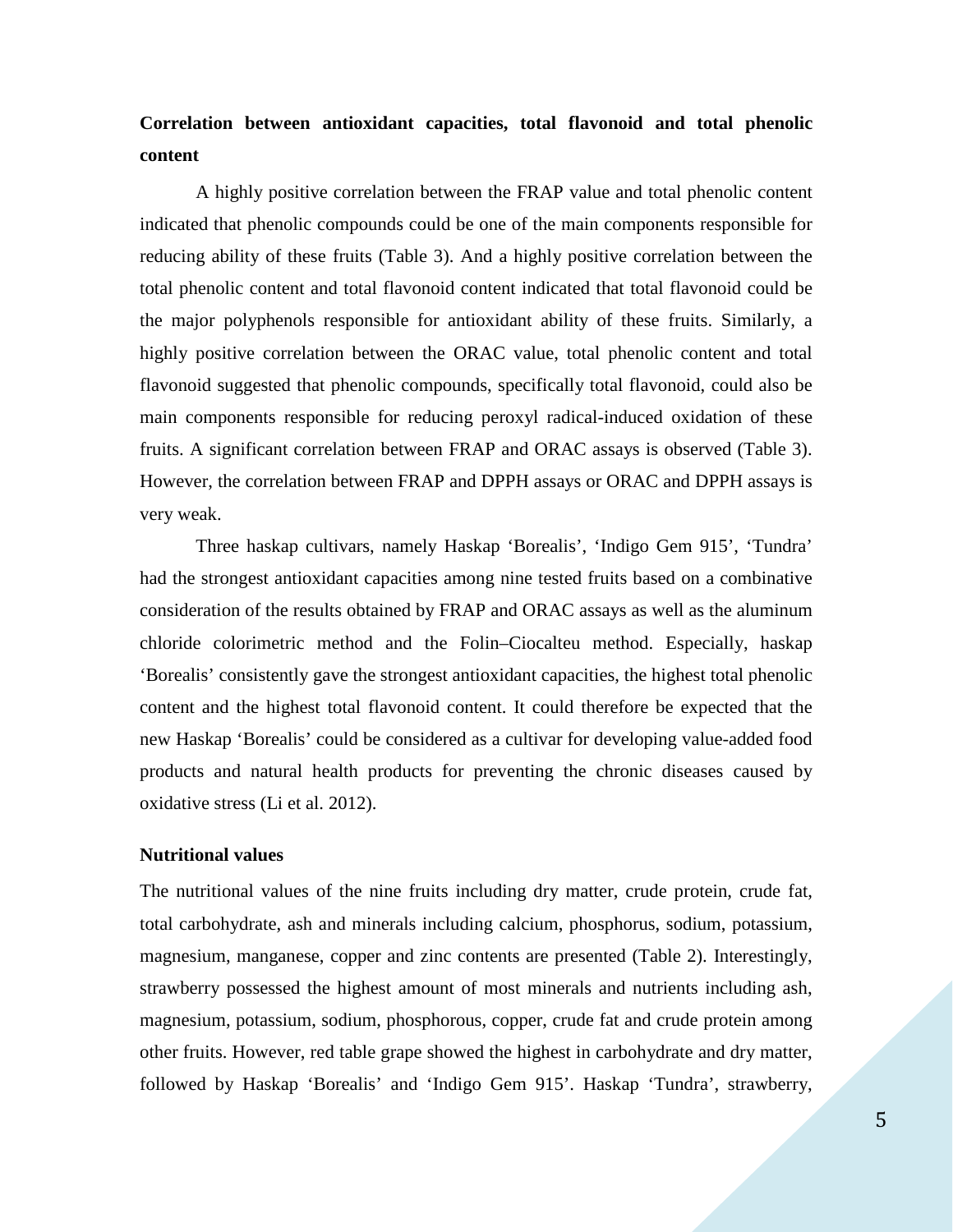raspberry and blackberry had equally the highest crude protein value, followed by Haskap 'Borealis' and 'Indigo Gem 915'. Haskap 'Tundra' and strawberry possessed equally amount of ash, followed by Haskap 'Borealis', 'Indigo Gem 915' and raspberry. Haskap 'Tundra' showed the highest level of calcium. Strawberry and raspberry had equally the highest value of magnesium. Partridgeberry and blueberry gave the maximum value of manganese. There were no significant difference in the values of zinc and sodium among nine fruits ( $p < 0.05$ ).

In conclusion, the haskap cultivars 'Borealis' possessed the highest antioxidant capacities and total phenolic content, specifically total flavonoid among the nine tested fruits. However, the nutritional values such as mineral contents of the three haskap fruits were among the average of the nine fruits. The results of this study suggest that this recently introduced berry crop in Canada could be considered as one of the fruits with highest antioxidant capacity in vitro. However, further investigations are warranted for understanding the heath promoting properties of haskap grown in Canada and potential for developing unique functional foods and natural health products.

## **EXPERIMENTAL PROCEDURES**

#### **Plant Materials and Chemicals**

Fruits of three haskap cultivars 'Borealis', 'Indigo Gem 915' and 'Tundra' were obtained from the University of Saskatchewan, SK, Canada. A sample of partridgeberry was obtained from the Southern Labrador, Canada. Blueberry was purchased from Oxford Frozen Foods Ltd., Oxford, NS, Canada. Red table grape, strawberry, raspberry and blackberry were purchased from Sobeys Inc., Truro, NS, Canada.

Gallic acid, 2,4,6-tris (2-pyridyl)-S-triazine (TPTZ), Trolox, fluorescin, Folin-Ciocalteu reagent, quercetin, 1,1-diphenyl-2-picrylhydrazyl (DPPH), ferric chloride and phosphate buffer were obtained from Sigma-Aldrich (St. Louis, MO, USA). 2,2'-Azobis (2-amidinopropane) dihydrocholride (AAPH) was purchased from Walco Chemical Products Co Inc., (Buffalo, NY, USA). Hydrochloric acid, and 96-well microplates were purchased from Fisher Scientific (Ottawa, ON, Canada).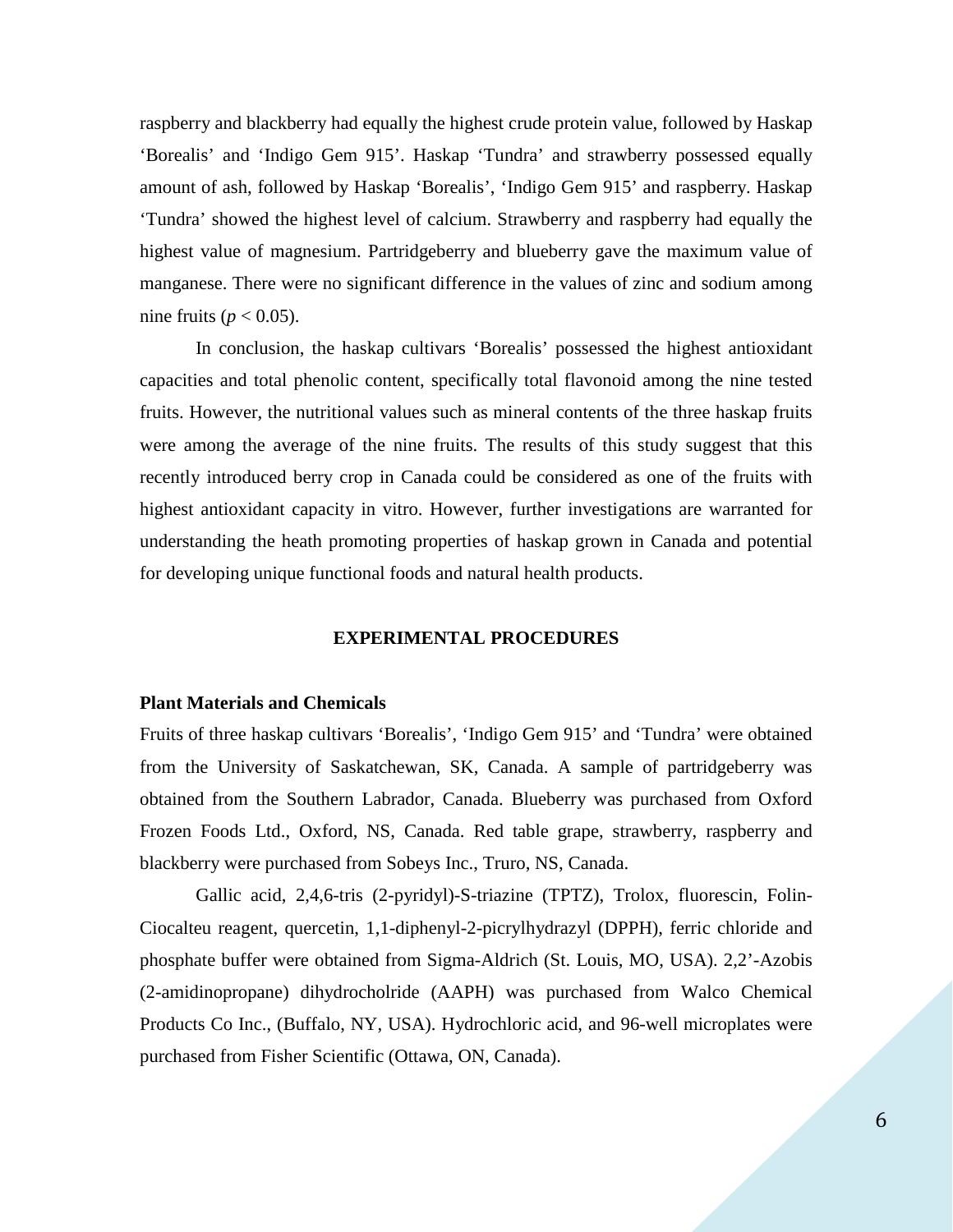#### **Sample Preparation**

For antioxidant analyses, the fresh fruit samples were initially frozen at -20°C for 24 h. The frozen samples (50 g) were then ground and extracted with Methanol (250 mL) using a laboratory blender (Model HBB909, Hamilton Beach Brands, Inc. Glen Allen, VA, USA). The extract was filtered through six layers of cheese cloth and centrifuged at 6000 rpm for 10 min before further analysis.

#### **Determination of Total Phenol Content by Folin-Ciocalteu Assay**

The Folin-Ciocalteu assay was performed to estimate the total phenols present in fruit samples. The assay was modified for use with a 96-well, 200 mL high throughput microplate reader, the FLUOstar OPTIMA plate reader (Model FLUOstar OPTIMA, BMG Labtech, Durham, NC, USA) as described by Singleton and Rossi (1965) and modified by Rupasinghe et al. (2010). Briefly, 20 mL of the fruit extract was mixed with 100 mL of 0.2 N Folin-Ciocalteu reagent in the microplate wells of the clear 96-well microplates (COSTAR 9017, Fisher Scientific, Ottawa, ON, Canada) and left to stand. After 5 min, 80 mL of a 7.5% sodium carbonate solution was added and the microplate was covered for 2 h at ambient temperature before reading at 760 nm. The total phenol measure was calculated using gallic acid standards at the concentrations of 118.1, 235.2,  $587.8$  and  $881.7 \mu M$ . The solutions were made fresh under reduced light conditions and the reaction was carried out under dark conditions.

# **Determination of Total Flavonoid Content by Aluminum Chloride Colorimetric Method**

The aluminum chloride colorimetric method was modified from a procedure described by (Marinova et al 2005). The principle of aluminum chloride colorimetric (Total flavonoid assay) method is that aluminum chloride forms acid stable complexes with the C-4 keto group and either of the C-3 or C-5 hydroxyl group of flavones and flavonols. In addition, aluminum chloride also forms acid labile complexes with the orthodihydroxyl groups in the A- or B-ring of flavonoids. Quercetin was used to make the calibration curve. An aliquote (1 mL) of extracts or standard solution of quercetin (50, 100, 200, 300, and 500  $\mu$ M) was mixed with 4 mL of distilled water and 0.3 mL of 5% NaNO<sub>2</sub>. Five minutes later, 0.3 mL of 10% AlCl<sub>3</sub> was added. After another minute, 2 mL of 1 M NaOH was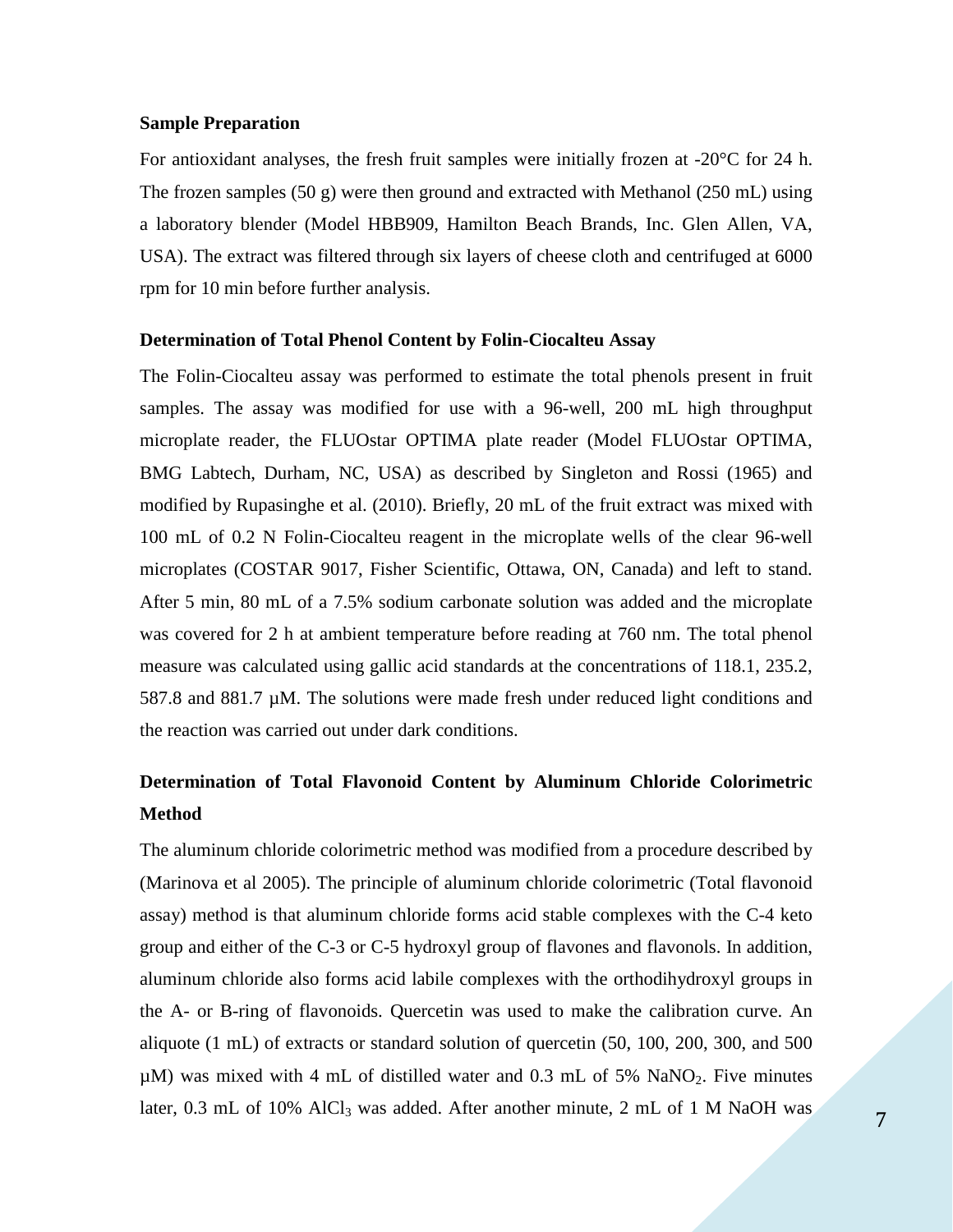added and the total volume was made up to 10 mL with distilled water. The absorbance was read at 510 nm. Total flavonoid content was expressed as both µmol quercetin equivalents (QE) per gram fresh weight and milligram quercetin equivalents (QE) per 100 gram fresh weight.

#### **Ferric Reducing Antioxidant Power Assay**

The ferric reducing antioxidant power (FRAP) assay was used to determine the electron donating potential of the fruit samples based on the assay described by Benzie and Strain (1996) and modified by Rupasinghe et al. (2010). The working reagent, consisting of 300 mM acetate buffer (pH 3.6), 1 mM 2,4,6-Tris(2-pyridyl)-s-triazine solution, and 20 mM ferric chloride, was combined in the ratio 10:1:1 directly before analysis and preheated to 37°C. Twenty microlitres of each sample or standard was placed in the wells of the 96 well clear polystyrene microplate and 180 mL of the working reagent was injected by the port of the FLUOstar OPTIMA plate reader. The absorbance was read at 593 nm after a 6 min reaction time and antioxidant capacity was calculated based on Trolox standards at the concentrations of 50, 75, 150, 300 and 500 mM.

#### **Oxygen Radical Absorbance Capacity Assay**

The hydrophilic oxygen radical absorbance capacity (ORAC) assay was performed based on Huang et al. (2002). The fluoresce in sodium salt (0.957 mM), as well as samples and standards, was diluted in 75 mM phosphate buffer  $(K_2HPO_4/NaH_2PO_4$ , pH 7). Thirty-five microlitres of the sample or Trolox standard and 130 mL of the fluorescein probe were combined in the wells of the black 96-well polystyrene microplate and the plate was warmed to 37<sup>o</sup>C for 5 min. The injection port was used to inject 35 mL of 150 mM prewarmed (37°C) AAPH into the wells. The plate was maintained at 37°C for the duration of the analyses (approximately 45 min) with excitation and emission readings every 45 s for the first 2 min then at every 2 min for the remaining 43 min. Excitation of the reaction mixture was at 490 nm and the emission was read at 510 nm. The antioxidant capacity of the samples was calculated as Trolox equivalents using a quadratic relation developed from area under the fluorescence decay curves for standards made to 50, 75, 150, 300  $\mu$ M concentrations. The dilution factors were 270 for the three haskap fruits, 260 for blackberry and 250 for rest of samples.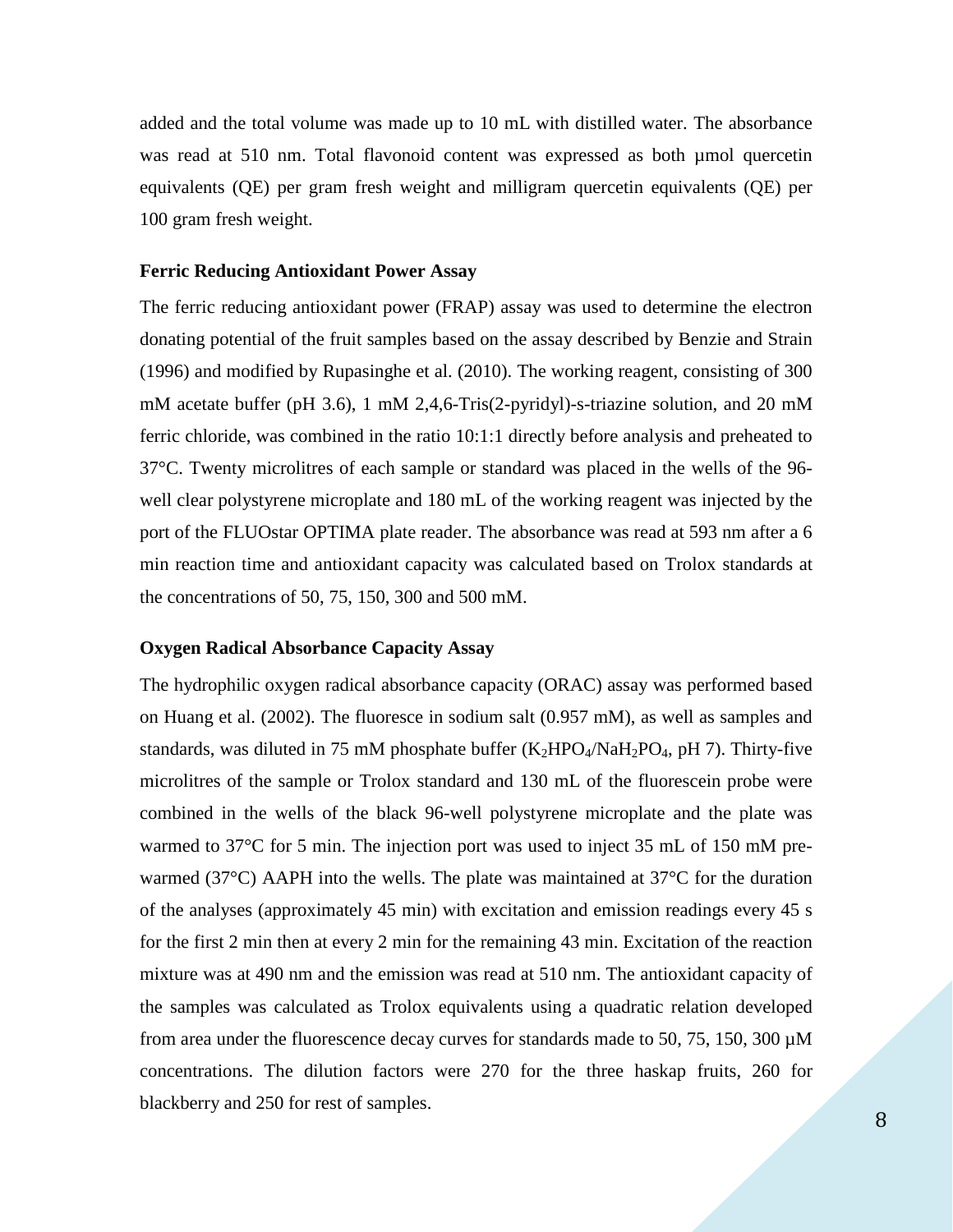## **The Free Radical Scavenging Assay using DPPH**•

The free radical scavenging activity of fruit polyphenols was measured using the method described by Brand-Williams et al. (1995) and modified by Lu and Foo (2000). A 0.2 mM solution of DPPH<sup>•</sup> (1,1-diphenyl-2-picrylhydrazyl) in methanol was prepared and to 0.1 mL of this solution, 0.1 mL of an antioxidant solution in methanol was added at different concentrations. The decrease in absorbance at 517 nm was measured at 0, 5 and then every 15 min until the reaction reached a plateau. The percentage of DPPH• remaining at the steady-state was calculated as a function of the molar ratio of antioxidant to DPPH<sup> $\bullet$ </sup>. The IC<sub>50</sub> value, defined as the amount of the sample to scavenge 50% of the DPPH radicals, was calculated from the results.

#### **Determination of Nutritional Value**

Dry matter was tested by drying the samples at 65°C until constant weight was reached. Crude protein was measured using the Combustion Method (AOAC Method 990.03). Crude fat was determined by an Ankom XT10 Extraction System (AOCS Method Am 5- 04). Ash was determined by dry combustion (AOAC Method 942.05, 15<sup>th</sup> edition). Total carbohydrate was calculated by subtracting the weight of crude protein, crude fat, moisture, and ash from the total weight (wet weight) of the sample. Minerals including calcium, phosphorus, sodium, potassium, magnesium, manganese, copper and zinc were determined by ICP Optical Emission Spectroscopy (AOAC Method 968.08, 15th edition).

## **Statistical Analysis**

All measurements were conducted in triplicates and the means were reported. Statistical analysis was conducted on data using ANOVA, the general linear model, with SAS System version 9.2 for Windows. Mean separations were examined using Tukey's Student range test (t-test). Significant differences were compared using a *p*-value of 0.05. Correlation analyses were performed using MINITAB 15.1 for Windows with Pearson correlation coefficients recorded.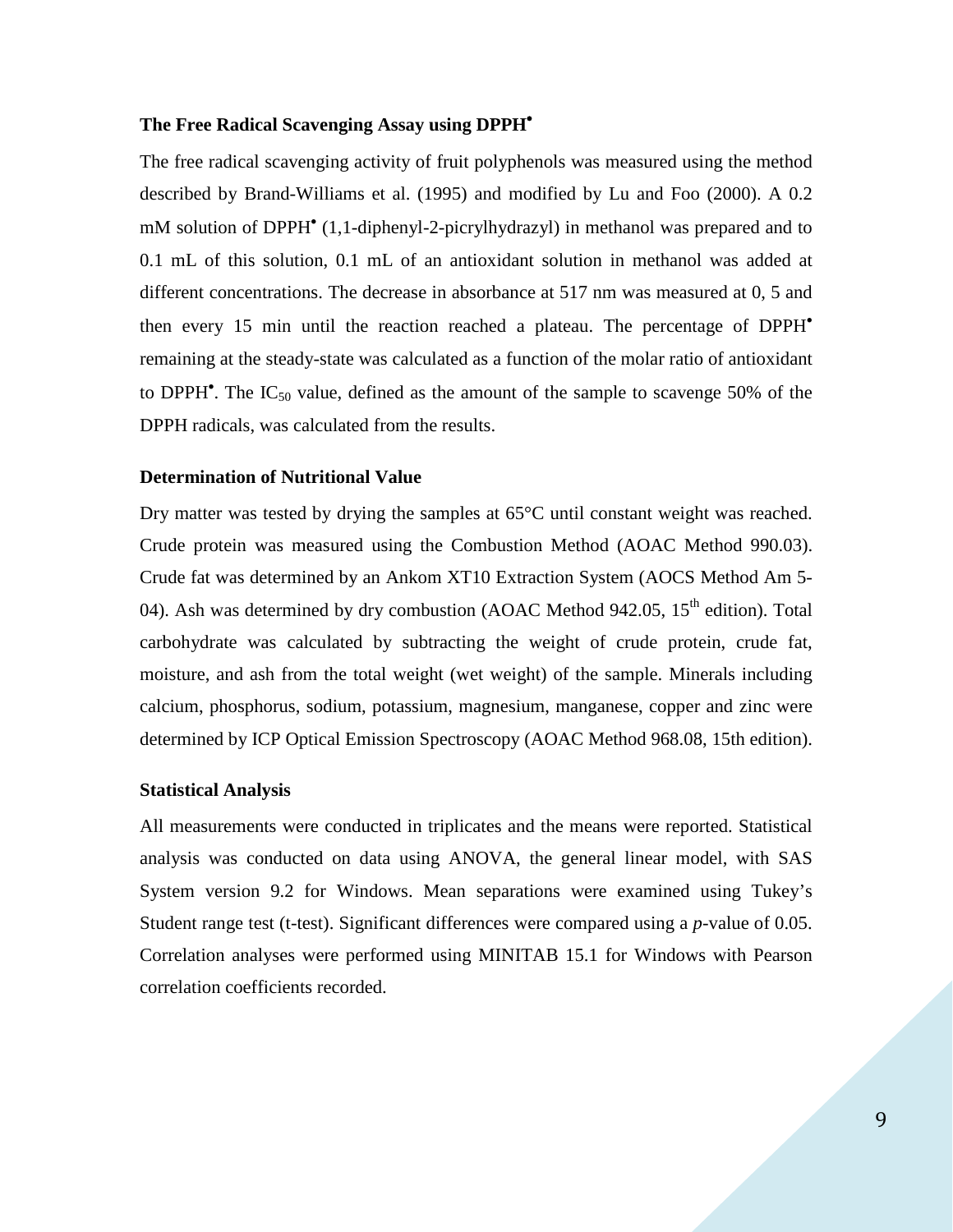#### **ACKNOWLEDGEMENTS**

This research was funded by Nova Scotia Economic & Rural Development (NSERD) program. I would like to thank LaHave Forest, Inc., Nova Scotia and Dr. Bob Bors, University of Saskatchewan, for providing the haskap samples and Dr. Li Juan Yu and Khushwant Bhullar for their assistance in carry out the laboratory analysis, statistical analysis and writing this report.

#### **REFERENCES**

**Benzie, I. and Strain, J. 1996.** The ferric reducing ability of plasma (FRAP) as a measure of "antioxidant power": the FRAP assay. Anal. Biochem. **239**: 70-76.

**Brand-Williams, W., Cuvelier, M. E. and Berset, C. 1995.** Use of a free radical method to evaluate antioxidant activity. LWT-Food Sci Tech, **28:** 25-30.

**Fu, L., Xu, B., Xu, X.., Gan, R., Zhang, Y. And Xia, E. 2011.** Antioxidant capacities and total phenolic contents of 62 fruits. Food Chem. **129**: 345-350.

**Huang, D., Ou, B., Hampsch-Woodil, M., Flanagan, J. and Prior, R. 2002**. Highthroughput assay of oxygen radical absorbance capacity (ORAC) using a multichannel liquid handling system coupled with a microplate fluorescence reader in 96-well format. J. Agric Food Chem. **50**: 4437-4444.

**Jurikova, T., Rop, O., Mlcek, J., Sochor, J., Balla, S., Szekeres, L., Hegedusova, A., Hubalek, J., Adam, V., and Kizek, R. 2012.** Phenolic profile of edible honeysuckle berries (Genus *Lonicera*) and their biological effects. Molecules. **17**:61-79.

**Karacabey, E. and Mazza, G. 2010.** Optimisation of antioxidant activity of grape cane extracts using response surface methodology. Food Chem. **119**: 343-348.

**Lewis, J. 2011.** Is Haskap for you? http://www.atlanticfarmfocus.ca [2012 Jan.13].

**Li, H., Deng, Z., Wu, T., Liu, R., Loewen, S. and Tsao, R. 2012.** Microwave-assisted extraction of phenolics with maximal antioxidant activities in tomatoes. Food Chem. **130**: 928-936.

**Lu, Y. and Foo, L.Y. 2000.** antioxidant and radical scavenging activities of polyphenols from apple pomace. Food Chem. **68**: 81-85.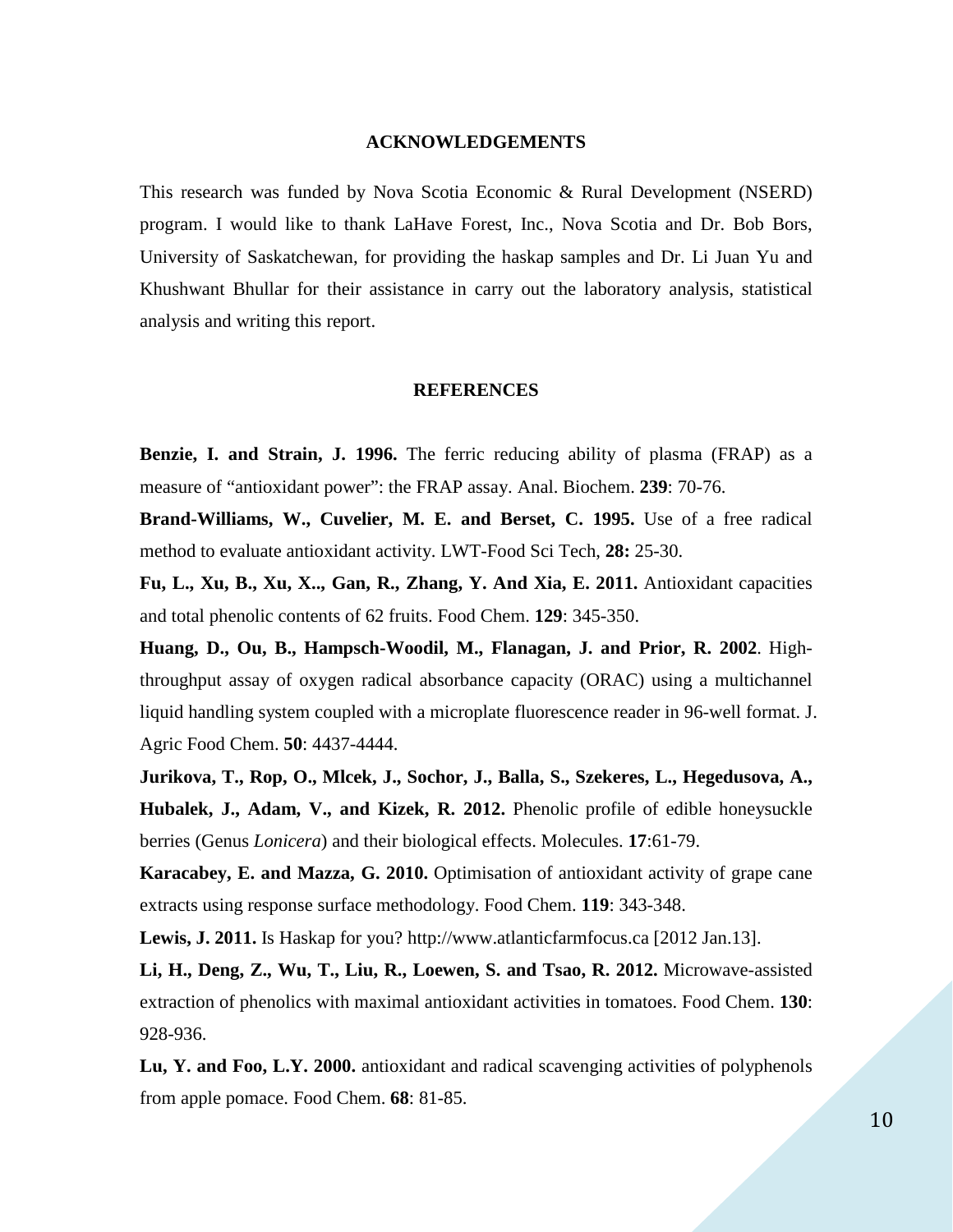**Marinova, D., Ribarova, F. and Atanassova, M. 2005.** Total phenolics and total flavonoids in Bulgarian fruits and vegetables. Journal of the University of Chemical Technology and Metallurgy, **40:** 255-260.

**Rop, O., Reznicek, V., Mlcek, J., Jurikova, T., Balik, J. Sochor, J. and Kramarova, D. 2011.** Antioxidant and radical oxygen species scavenging activities of 12 cultivars of blue honeysuckle fruit. Hort. Sci. **38:** 63-70.

**Rupasinghe, H.P.V. 2008.** The Role of Polyphenols in Quality, Postharvest Handling, and Processing of Fruits. Postharvest Biology and Technology of Fruits, Vegetables and Flowers (Ed.) Paliyath, G., Murr, D.P., Handa, A.K., and S. Lurie, S. Blackwell Publishing. pp. 260-281.

**Rupasinghe, H. P. V., Huber, G. M., Embree, C. G. and Forsline, P. L. 2010**. Redfleshed apple as a source for functional beverages. Can J. Plant Sci. **90**: 95-100.

**Schlesier, K., Harwat, M., Bohm, V. and Bitsch, R. 2002.** Assessment of antioxidant activity by using different in vitro methods. Free Radical Res. **36**: 177-187.

**Singleton, V. and Rossi, J. 1965.** Colorimetry of total phenolics with phosphomolybdicphosphotungstic acid reagents. Am. J. Enol. Viticul. **16**: 144-158.

**Skupien, K., Ochmian, I. and Grajkowski, J. 2009.** Influence of ripening time on fruit chemical composition of two blue honeysuckle cultivars. J. Fruit Oranamental Plant Res. **17**: 101-111.

**Vasco, C., Ruales, J. and Kamal-Eldin, A. 2008.** Total phenolic compounds and antioxidant capacities of major fruits from ecuador. Food Chem. **111**: 816-823.

**Wang, S. Y. and Lin, H. S. 2000.** Antioxidant activity in fruits and leaves of blackberry, raspberry, and strawberry varies with cultivar and developmental stage. J. Agric Food Chem. **48**: 140-146.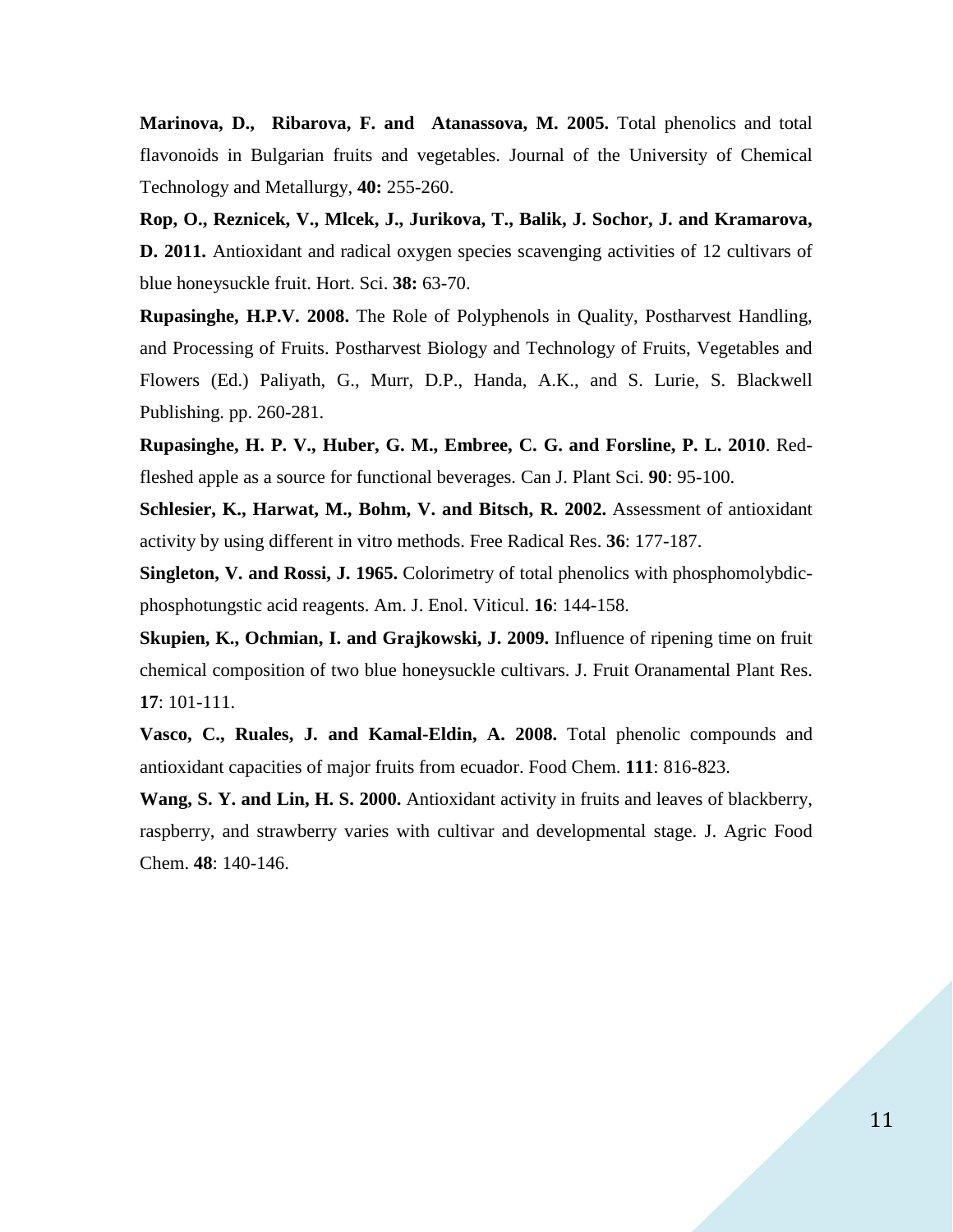|     |                     | ORAC               | <b>DPPH</b>            | FRAP                       | Folin-Ciocalteu   | <b>Total Flavonoid</b> |
|-----|---------------------|--------------------|------------------------|----------------------------|-------------------|------------------------|
| No. | Fruit name          | $\mu$ mol TE/g FW) | $(IC_{50}$ , mg FW/mL) | $(\mu \text{mol TE/g FW})$ | mg $GAE/100g$ FW) | $(mg$ QE/100g FW)      |
|     | Haskap 'Borealis'   | 237.19 <i>b</i>    | 5.83b                  | 46.38a                     | 622.52a           | 699.29a                |
| 2   | Haskap 'Indigo Gem' | 237.77 <i>b</i>    | 7.80 <i>b</i>          | 46.90a                     | 500.78 <i>b</i>   | 638.55 <i>b</i>        |
| 3   | Haskap 'Tundra'     | 262.44a            | 6.45b                  | 27.96 <i>b</i>             | 428.14 <i>b</i>   | 594.43 <i>b</i>        |
| 4   | Partridgeberry      | 110.89e            | 6.23b                  | 17.71bc                    | 278.42c           | 476.57c                |
| 5   | Blueberry           | 160.66c            | 32.27a                 | 16.24bc                    | 166.77c           | 343.00d                |
| 6   | Blackberry          | 105.97e            | 3.37b                  | 15.03bc                    | 429.81b           | 171.35e                |
|     | Strawberry          | 61.73f             | 3.23b                  | 8.00c                      | 201.79c           | 63.46f                 |
| 8   | Raspberry           | 61.94f             | 18.10ab                | 7.57c                      | 169.41c           | 54.70f                 |
| 9   | Red table grape     | 128.90d            | 37.67a                 | 8.09c                      | 265.22c           | 195.22e                |

**Table 1. Antioxidant capacities and total phenolic contents for nine fruits**

TE, Trolox equivalents; GAE, gallic acid equivalents; QE, quercetin equivalents; FW: Fresh weight.

*a-f* Means followed by different letters within the same column represent significant differences (p < 0.05). Data are the average of triplicates.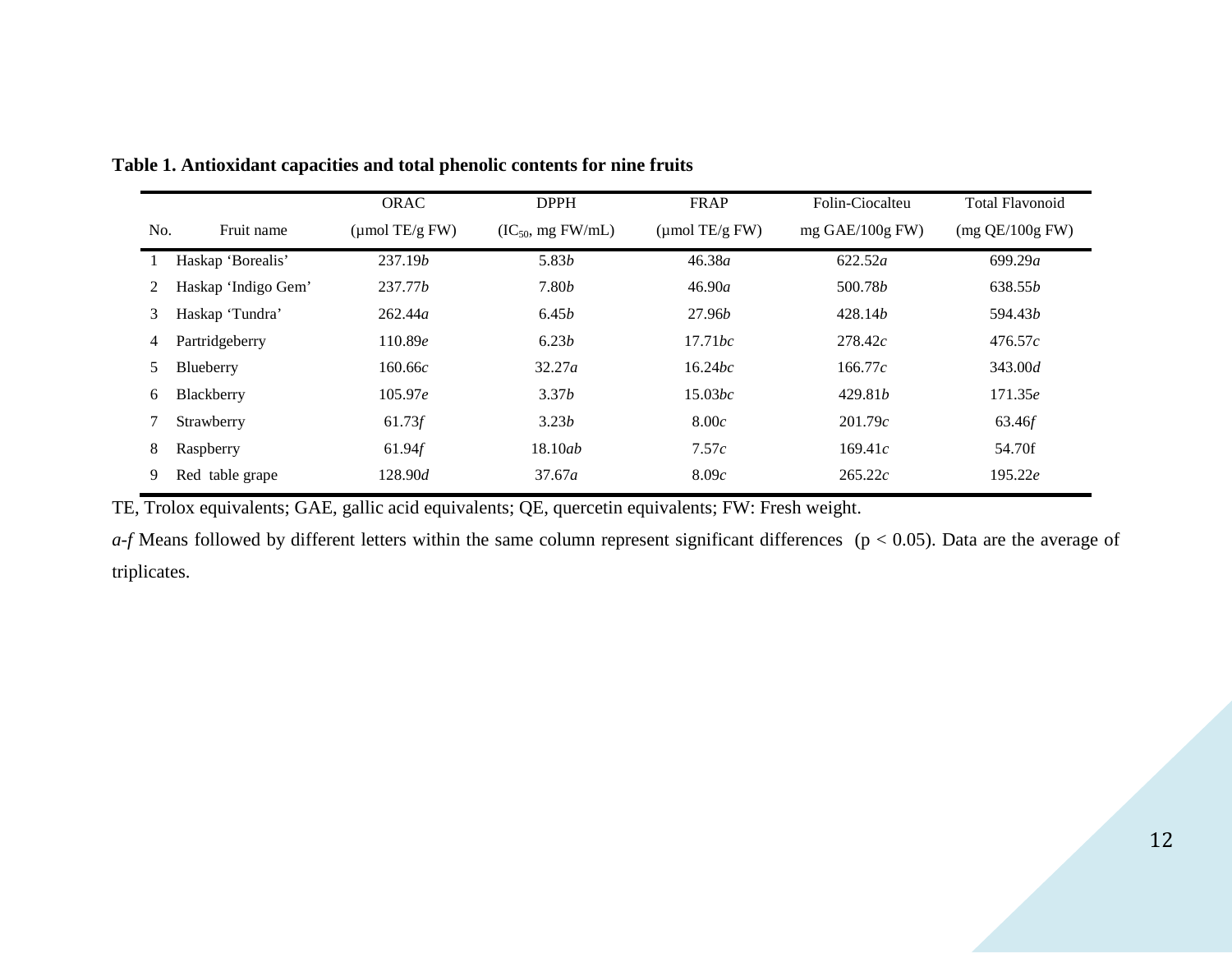|                     | Dry            | Crude   | Crude  |                |        |         |            |        |           |           |           |               |        |
|---------------------|----------------|---------|--------|----------------|--------|---------|------------|--------|-----------|-----------|-----------|---------------|--------|
|                     | matter         | protein | Fat    | Carbohydrate   | Ash    | Calcium | Phosphorus | Sodium | Potassium | Magnesium | Manganese | Copper        | Zinc   |
| Fruit name          | (% )           | (% )    | (% )   | (% )           | (%)    | (% )    | (% )       | (% )   | (%)       | (% )      | (ppm)     | (ppm)         | (ppm)  |
| Haskap 'Borealis'   | 17.72 <i>b</i> | 5.11b   | 2.91cd | 15.59 <i>b</i> | 4.00b  | 0.14d   | 0.21c      | 0.02a  | 1.47b     | 0.08e     | 10.45f    | 6.35cd        | 8.65a  |
| Haskap 'Indigo Gem' | 15.91c         | 4.60bc  | 2.18de | 14.30c         | 3.27c  | 0.33b   | 0.17d      | 0.02b  | 1.13c     | 0.11d     | 10.59f    | 3.61e         | 8.33a  |
| Haskap 'Tundra'     | 12.36e         | 8.41a   | 4.77a  | 10.19f         | 4.33ab | 0.52a   | 0.24b      | 0.02b  | 1.39b     | 0.15b     | 12.30f    | 3.40e         | 11.89a |
| Partridgeberry      | 14.32d         | 3.57cd  | 3.74bc | 13.07de        | 1.41e  | 0.08e   | 0.08f      | 0.02a  | 0.49e     | 0.04f     | 146.51a   | 4.78de        | 10.00a |
| Blueberry           | 14.34d         | 2.97d   | 2.27de | 13.46cd        | 0.91e  | 0.08e   | 0.09ef     | 0.02b  | 0.39e     | 0.04f     | 114.87b   | 3.10e         | 7.50a  |
| Blackberry          | 14.30d         | 7.67a   | 4.69ab | 12.22e         | 2.18d  | 0.12d   | 0.16d      | 0.02b  | 0.83d     | 0.12c     | 58.05c    | 8.20 <i>b</i> | 13.92a |
| Strawberry          | 9.64f          | 8.97a   | 2.59de | 8.06g          | 4.92a  | 0.25c   | 0.40a      | 0.02a  | 2.01a     | 0.16a     | 40.23d    | 18.19a        | 14.17a |
| Raspberry           | 12.79e         | 8.78a   | 4.89a  | 10.64f         | 3.15c  | 0.13d   | 0.24b      | 0.02b  | 1.27bc    | 0.16ab    | 24.89e    | 4.21e         | 18.58a |
| Red table grape     | 20.94a         | 2.33d   | 1.63e  | 19.65a         | 2.20d  | 0.09e   | 0.12e      | 0.02b  | 0.90d     | 0.04f     | 5.49f     | 7.90bc        | 3.75a  |

**Table 2. Nutritional Values for nine fruits**

*a-g* Means followed by different letters within the same column represent significant differences (*p* < 0.05). Data are the average of

triplicates.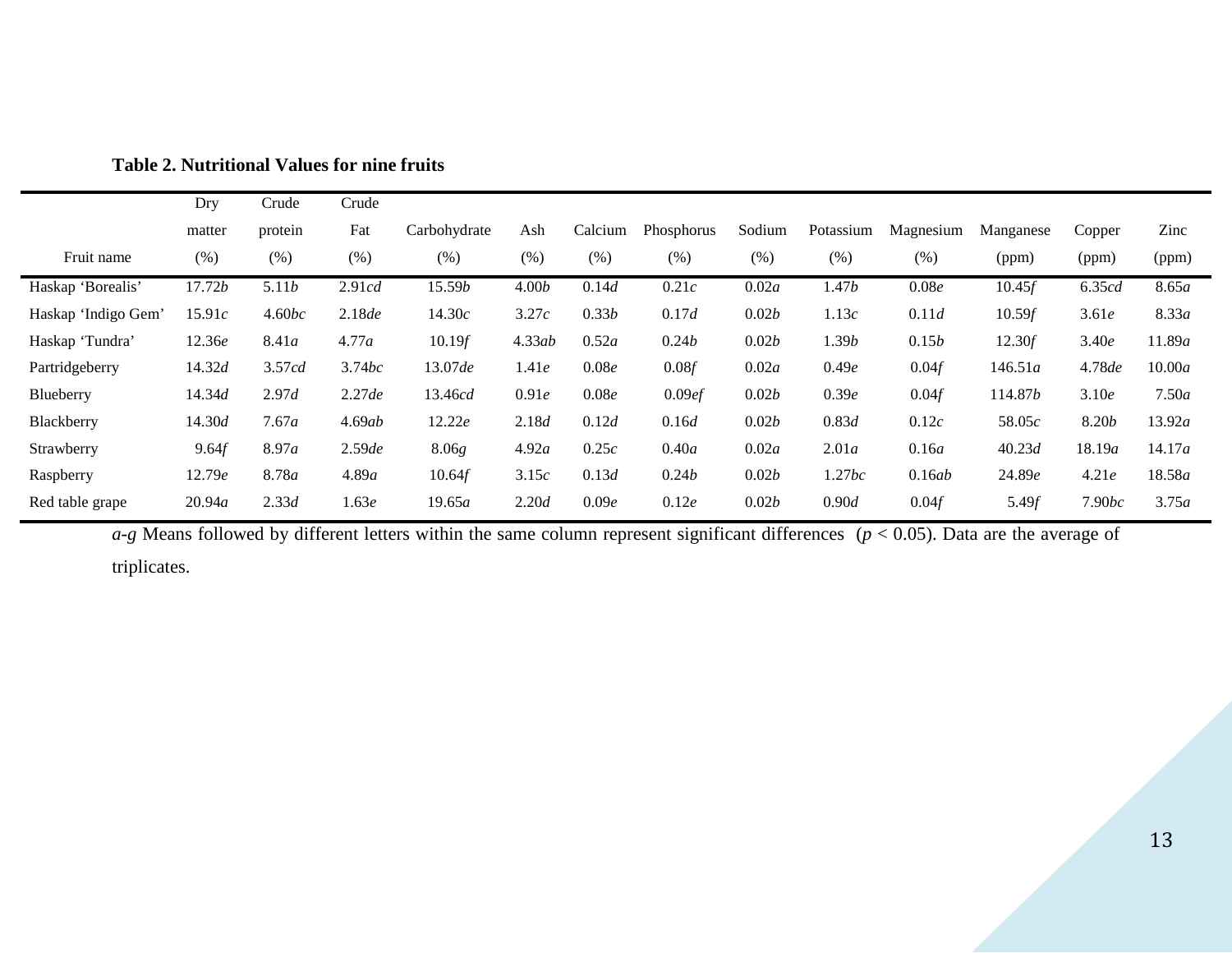| No.                    | <b>Total Flavonoid</b> | <b>ORAC</b>                | <b>DPPH</b>              | FRAP                       | Folin-Ciocalteu                    |  |
|------------------------|------------------------|----------------------------|--------------------------|----------------------------|------------------------------------|--|
| Fruit name             | mg $QE/100g$ FW)       | $(\mu \text{mol TE/g FW})$ | (mg/mL)                  | $(\mu \text{mol TE/g FW})$ | $(mg \text{ GAE}/100g \text{ FW})$ |  |
| <b>Total Flavonoid</b> |                        | $\overline{\phantom{a}}$   | $\overline{\phantom{0}}$ | $\overline{\phantom{0}}$   | $\overline{\phantom{0}}$           |  |
| <b>ORAC</b>            | ∗<br>0.907             |                            | $\overline{\phantom{a}}$ | $\overline{\phantom{a}}$   | $\overline{\phantom{a}}$           |  |
| <b>DPPH</b>            | $-0.284$               | $-0.129$                   |                          | $\overline{\phantom{a}}$   | $\sim$                             |  |
| FRAP                   | 冰<br>0.904             | 0.853                      | $-0.391$                 |                            | $\overline{\phantom{0}}$           |  |
| Folin-Ciocalteu        | 冰<br>0.949             | ∗<br>0.789                 | $-0.493$                 | 0.928                      |                                    |  |

**Table 3. Pearson correlation coefficients to show linear relationship among the antioxidant capacity measures, Folin–Ciocalteu, FRAP, ORAC, DPPH and Total Flavonoid Content in nine fruits**

TE, Trolox equivalents; GAE, gallic acid equivalents; QE, quercetin equivalents; FW: Fresh weight.

\*Significant correlations are shown ( $p < 0.05$ ).